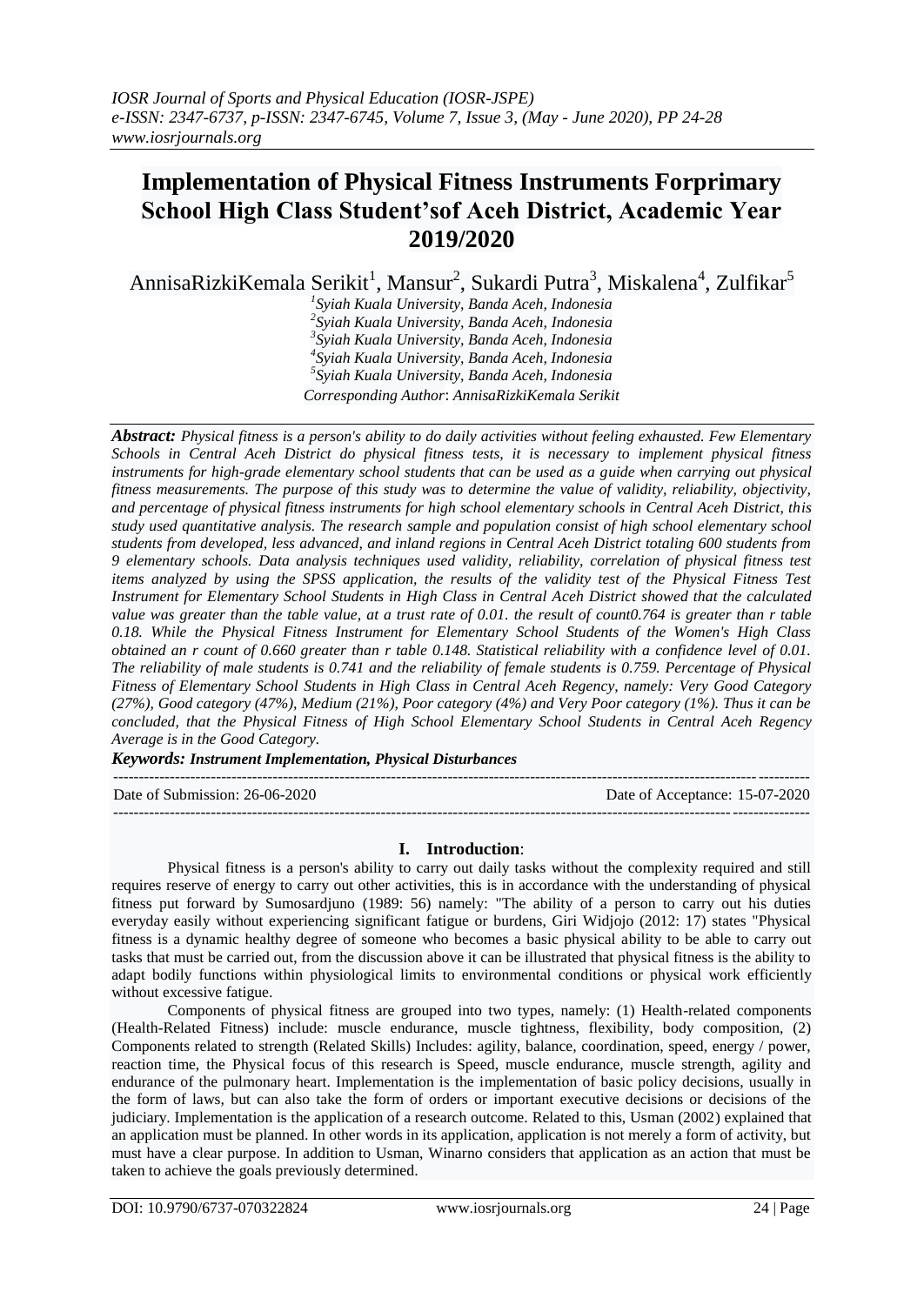High school primary students are students who are members of the social development characteristics of 9-12 years, at this time developing. The elementary school period as a final childhood that lasts, from the age of 6 years to about age 12, Characteristics elementary school students are at a concrete operational stage, at this stage the child develops logical thinking, is still very bound to perceptual facts, meaning that the child is able to think logically, but is still limited to concrete objects, and is able to carry out conservation. Starting with the intellectual and psychosocial development of elementary school students, this shows that they have their own characteristics, where in the process of thinking, they cannot be separated from the concrete world or factual matters, whereas the psychosocial development of elementary school age children still rests on the same principle in which they cannot be separated from things that can be observed, because they are already expected in the world of knowledge, Every child is in a better physical and mental change at the top level. Their behavior in improving social and nonsocial environments increases, Fourth grade children, have the ability to be considerate and have a higher cooperation, even among those who show Learning that is contrary to themselves is contrary to learning. Stages of intellectual development that children go through in operational 7-12 years, and formal operations aged 11 or 12 years and above.

Physical fitness of students in high schools in Aceh Besar District has been measured appropriately according to the character of students such as age, class, school level because the physical abilities of each child differ greatly according to their level and daily activities can affect the level of physical fitness. Research conducted at the high school grade class in large Aceh district produced four test instruments, namely: 1) 30 meter running test, 2) body stretching lying test for 60 seconds, 3) sitting test reaching forward, 4) bupagon test or running for distance 720 meters on a four square running track using the media of the ball and basket to reduce boredom while running, and the results of the analysis of the data analysis of physical fitness instruments in the high school grade schools in large Aceh District have objectivity values of 0.01 (99%) for men and 0.01 ( 99%) for girls, this study received high objectivity results. Physical fitness that has been tested on students in high schools in Aceh Besar District with good results, using modifiers of speed, agility, strength, flexibility and endurance. Expectations from the instrument researchers that were implemented and tested for appropriateness of the tool also received a good percentage of results, therefore this physical fitness instrument has been created or modified by Dr. Sukardi Putra, and M. Kes can be patented and can be applied in every school and district anywhere. Based on the explanation above, the author wants a study entitled "Implementation of Physical Fitness Instruments for Elementary School Students in Middle Aceh District, 2019/2020 Academic Year.

#### **II. Research Methods**

This type of research is compiled with the agreement that is prepared to entrust the answers to the complexities that exist in a valid, objective and economic research, fast and precise and appropriate as well as the workforce that is carried out according to the desired objectives. Research included in the quantitative descriptive research is to find out the relationship or comparison, the research method used is comparative, therefore this research is included in the type of descriptive research. In accordance with the name of the type of research, descriptive research is marked by an effort to find out the condition of something, whether it is in the form of a situation or condition, the quality or quality of one's performance, or the relationship between the two conditions in the form of a comparison. Based on the results of the comparison it can be concluded whether the instrument created is feasible or not used in other regions. The research method used in this study is a comparative method or testing tools that have been developed or created by Dr. Sukardi Putra, M.Kes in Aceh Besar district. The study was used to test the physical fitness instruments of high grade elementary school students on a large scale, then look for validity, reliability, objectivity and percentage of the instrument.

Population in the research on the application of the physical fitness test instrument is high school elementary school students aged 9 to 12 years in elementary schools in Central Aceh District. The technique of taking samples in this study uses random sampling meaning the samples are taken randomly from groups or grades 4, 5, 6 in each group or school used as research samples. In this study the subjects in the preparation of Physical Fitness Instruments were high school elementary school students in Central Aceh District totaling 600 large groups consisting of grades 4, 5, 6. Students were drawn from each group with the detailed table below:

| Tuble off builiple of a flight chose Enchloritan ! | $5001001$ in Solitan 1 Regii |                      |                     |         |       |
|----------------------------------------------------|------------------------------|----------------------|---------------------|---------|-------|
| The Origin of The School                           |                              | Area                 | <b>Total Sample</b> |         | Total |
|                                                    |                              |                      | Males               | Females |       |
| Primary School, Lut<br><b>Tawar District</b>       | SDN 3 lut Tawar              |                      | 22                  | 35      |       |
|                                                    | SDN 4 Lut Tawar              | Advanced             | 58                  | 58      | 116   |
|                                                    | SDN 6 Lut Tawar              |                      | 38                  | 48      | 86    |
| School.<br>Primary<br><b>Bintang District</b>      | SDN 3 Bintang                |                      | 49                  | 53      | 102   |
|                                                    | SDN 8 Bintang                | <b>Less Advanced</b> | 31                  | 26      | 57    |
|                                                    | SDN 9 Bintang                |                      | 19                  |         | 28    |
| Primary<br>School.                                 | SDN 3 Ketol                  | Isolated             | 13                  | 23      | 36    |

**Table 3.1** Sample of a High Class Elementary School in Central Aceh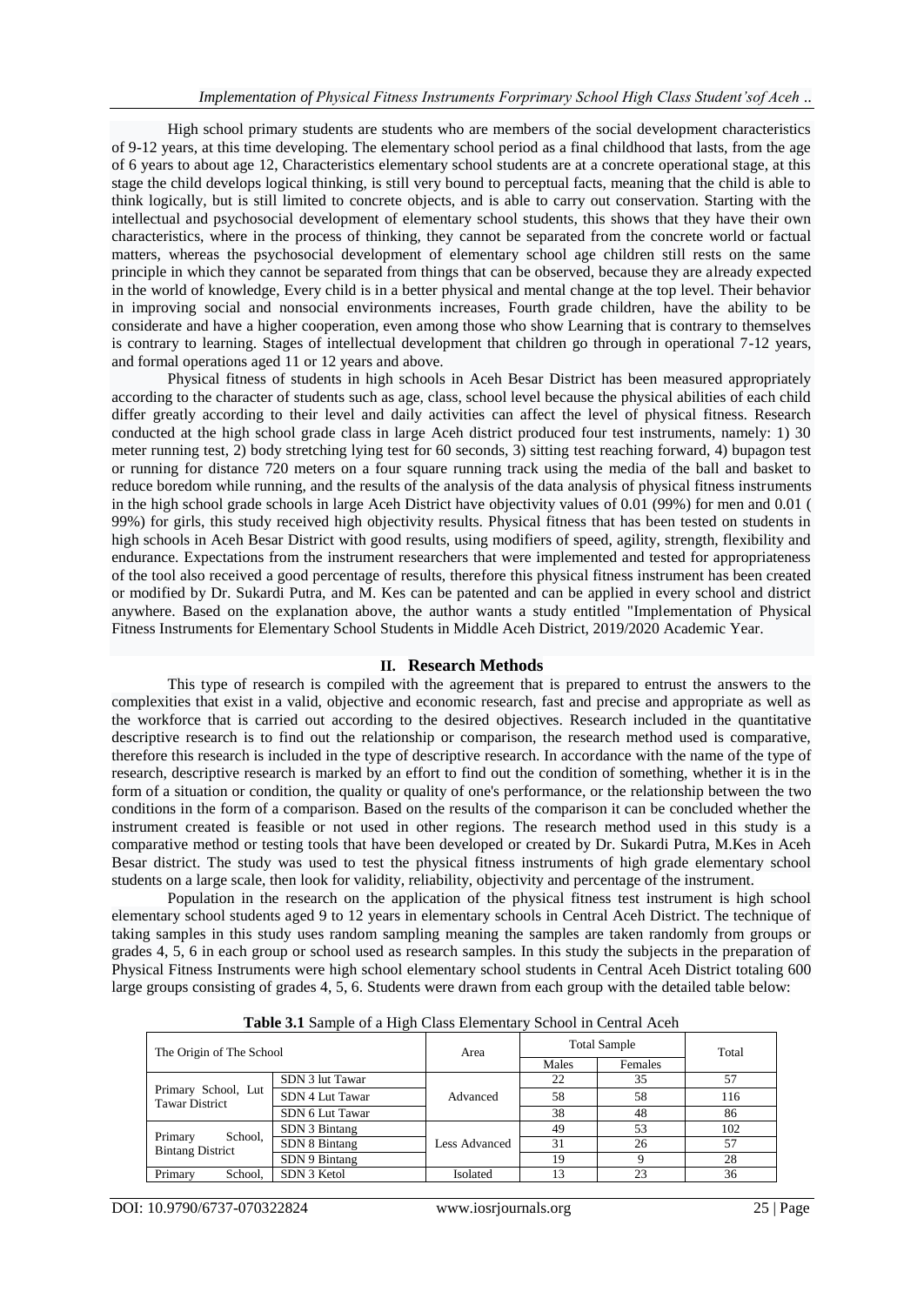| <b>Ketol District</b> | SDN 4 Ketol            | $\sim$<br>ے ب | 38  | 70  |
|-----------------------|------------------------|---------------|-----|-----|
|                       | SDN 7 Ku<br>⊾utepanang | 29            | . O | 48  |
| Total                 |                        | 301           | 299 | 600 |

## **III. Research Result**

The research on the implementation of physical fitness instruments for high school elementary school students was carried out by applying the physical fitness instruments for high grade elementary school students, the application stage as well as testing the physical fitness instruments for high school elementary school students. The initial step undertaken in this study was expert validation of the design of the physical fitness test instrument for high-grade elementary school students. To produce the best instruments.

# 1. Validation Analysis of Physical Fitness Instruments

According to Sugiharto (2006), validity is related to measuring what should be measured. Validity test is a test used to show the extent to which the measuring instrument used in measuring what is measured. The test results of the Validation Analysis of Physical Fitness Instruments for Elementary Schools of High Class Men in Central Aceh District by using the results validation test are as follows: 30 meter running component, r count  $= 0.822$ while r table = 0.181. Thus there is a significant relationship running 30 meters at a significant level of 0.01%. Or 99%, this shows the 30-meter run test item is declared Valid.

The elbow bend lift body test component obtained r count  $= 0.687$  while r table  $= 0.181$ . Thus the elbow bend lift body instrument was declared significant 0.01% or 99% this indicates the elbow buckling lift body item was declared valid. In the sitting component, it was obtained that the count  $= 0.731$  while the table  $= 0.181$ . Thus the sitting test instrument reaches stated 0.01 or 99% significant, this shows the item of the sitting test instrument reaches is declared valid, while the pulmonary endurance test instrument items are counted  $= 0.759$  and table  $=$ 0.181. Thus the pulmonary endurance test instrument was declared valid.

Based on the test results of Validation Analysis Instruments Physical Fitness Elementary School for High School Class Females in Central Aceh District using the validation test results as follows: component run 30 meters, r count  $= 0.687$  while r table  $= 0.148$  Thus there is a significant relationship running 30 meters at a significant level 0, 01% or 99%, this shows the 30 meter test run item is declared Valid. The elbow bend lift body test component obtained r count =  $0.545$  while r table =  $0.148$ . Thus the elbow bend lift body instrument was declared significant 0.01% or 99% this indicates the elbow buckling lift body item was declared valid. In the sitting component, it was obtained the count  $= 0.681$  while the table  $= 0.148$ . Thus the sitting test instrument reaches stated 0.01 or 99% significant, this indicates the item of the sitting test instrument reaches stated Valid, while the pulmonary heart endurance test item is counted  $= 0.727$  and table  $= 0.148$ . Thus the instrument of the pulmonary endurance test was declared Valid. 2. Physical Fitness Instrument Reliability Test Reliability comes from the word reliability. Sugiharto (2006) states that reliability refers to an understanding that the instruments used in research to obtain information used can be trusted as data collection tools and are able to reveal the real information in the field. Based on the results of reliability testing for elementary schools in the middle Aceh district using the test of retest with the following results: the statistical reliability of the male .741 with a significant .000, while the statistical reliability of the female .759 with a significant .000. Can be concluded that the reliability test for high school grade elementary school students in Aceh are considered to be reliably due to the results obtained greater than 0.6.

|          | Class students in Central Aceh District |     |                |                |        |                       |  |  |
|----------|-----------------------------------------|-----|----------------|----------------|--------|-----------------------|--|--|
| $\bf No$ | <b>Item Test</b>                        |     | <b>Minimum</b> | <b>Maximum</b> | Mean   | <b>Std. Deviation</b> |  |  |
|          | Run 30 meter male                       | 271 | .00.           | 5.00           | 3.7749 | 1.08059               |  |  |
|          | 2 Lift the Body Elbow Bend Male         | 271 | .00.           | 5.00           | 3.3985 | .99062                |  |  |
|          | Sit Reach Out Male                      | 271 | .00.           | 5.00           | 3.6531 | 1.06004               |  |  |
|          | Endurance Male                          | 271 | .00.           | 5.00           | 4.1070 | .98863                |  |  |

3. Test Standard Deviation of Physical Fitness Instruments **Table 4.1.4** Average scores and standard deviations of physical fitness instruments for Males Takengon's High

**Table 4.1.5** Average Scores and Standard Deviation of Physical Fitness Instruments for Females Takengon's High Class Students in Central Aceh District

| No | <b>Item Test</b>                |     | <b>Minimum</b> | <b>Maximum</b> | Mean   | <b>Std. Deviation</b> |
|----|---------------------------------|-----|----------------|----------------|--------|-----------------------|
|    | Run 30 meter Female             | 329 | 1.00           | 5.00           | 3.7447 | 1.09120               |
|    | Lift The Body elbow Bend Female | 329 | 1.00           | 5.00           | 3.3465 | .98231                |
|    | Sit Reach Out Female            | 329 | 1.00           | 5.00           | 3.6292 | 1.05165               |
|    | <b>Endurance Female</b>         | 329 | 00.1           | 5.00           | 3.9909 | .03737                |

DOI: 10.9790/6737-070322824 www.iosrjournals.org 26 | Page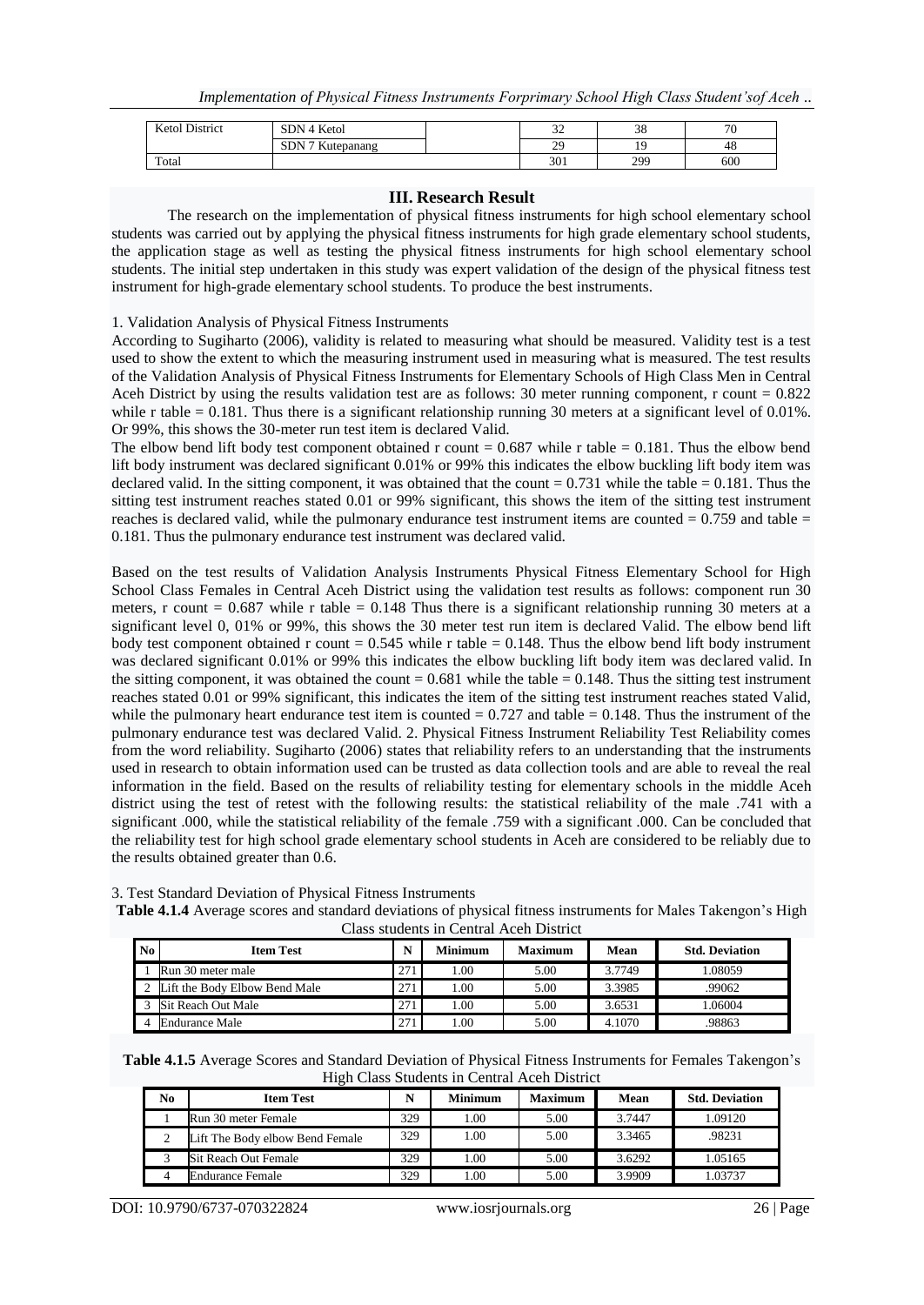Based on the table above it can be seen the results of the average value and standard deviations for the total sample of Takengon high school elementary school totaling 600 students, with details of 329 female students and 271 male students.

Based on the results of the percentage of elementary school students in the male high class 271 students, namely: 84 male students in the excellent category (31%), 119 male students in the Good category (44%), 49 male students in the Medium category (18%), 13 male students with the less category (5%) and 6 male students with the Very Poor category (2%). Thus it can be concluded, that the physical condition of high school primary school students of Central Aceh Regency is in the **Good** Category.

Based on the results of the percentage of female high school elementary school students, 329 students were: 80 female students with a very good category (24%), 162 female students with a Good category (49%), 74 female students with a Medium category (23%), 11 female students with the less category (3%) and 2 female students with the Very Poor category (1%). Thus it can be concluded, that the physical condition of high school primary school students in Central Aceh Regency is in the **Good** Category.

Based on the results of the percentage charts of high school elementary school students in Central Aceh Regency with 600 students: 168 students in the excellent category (27%), 281 students in the Good category (47%), 123 students in the Medium category (21%), 24 students in the poor category (4%) and 8 students in the Very Poor category (1%). Thus it can be concluded, that the physical condition of high school elementary school students in Central Aceh Regency is in the **Good** Category.

| <b>Item test</b>     | <b>Very Good</b> | Good          | <b>Enough</b> | <b>Less</b>   | <b>Very Less</b> |
|----------------------|------------------|---------------|---------------|---------------|------------------|
| <b>Score</b>         |                  |               |               |               |                  |
| Run 30 Meter         | X<5.57           | 5.57-6.19     | 6.20-6.82     | 6.82-7.44     | X > 7.44         |
| Lift The Body        | X > 41.89        | 30.03-41.89   | 18.17-30.02   | 18.17-6.31    | X < 6.31         |
| <b>Sit Reach Out</b> | X > 14.69        | 14.69-11.07   | 7.45-11.07    | 3.82-7.45     | X < 3.82         |
| Endurance            | X<4.52           | $4.52 - 5.22$ | 5.22-6.02     | $6.02 - 7.00$ | X > 7.00         |

Physical Fitness Test Assessment forFemales Student in High Class Primary School

Physical Fitness Test Assessment for Elementary High School Men.

| <b>Item test</b> | <b>Very Good</b> | Good        | Enough      | <b>Less</b>   | <b>Very Less</b> |
|------------------|------------------|-------------|-------------|---------------|------------------|
| <b>Score</b>     |                  |             |             |               |                  |
| Run 30 Meter     | X<4.98           | 4.99-5.22   | 5.35-6.06   | $6.06 - 6.60$ | X > 6.60         |
| Lift The Body    | X > 49.80        | 36.71-49.80 | 23.62-36.70 | 10.53-23.61   | X < 23.61        |
| Sit Reach Out    | X > 15.25        | 11.28-15-25 | 7.31-11.27  | 3.34-7.30     | X < 7.30         |
| Endurance        | X<4.16           | 4.16-5.07   | 5.07-5.39   | 5.39-6.00     | X > 6.00         |

Physical Fitness Classification of High School Elementary Students

| <b>Score</b> | <b>Category</b> |
|--------------|-----------------|
| $17 - 20$    | Excellent       |
| 14-16        | Good            |
| $10-13$      | Enough          |
| $7-9$        | Less            |
| 4-6          | Very Less       |

# **IV. Conclusion**

Based on the results of research conducted on students in each elementary school in Central Aceh Regency in 2019, it can be concluded that many students want to know that all instruments applied by students feel joy during the process of ongoing research activities and get the results of the test of the Physical Fitness Instruments of Elementary School Students. The height of male is obtained by r count0.764 greater than r table 0.18. While physical fitness instruments for female high school elementary school students obtained r count 0.660 greater than r table 0.148.

The statistical test results of physical fitness instruments for male high school elementary school students obtained 0.741 greater than 0.181, while the statistical reliability of physical fitness instruments for female high school elementary school students 0.759 was greater than 0.148 male students. Test reliability of high school elementary school students Central Aceh district stated reliability because the results obtained are greater than 0.6.